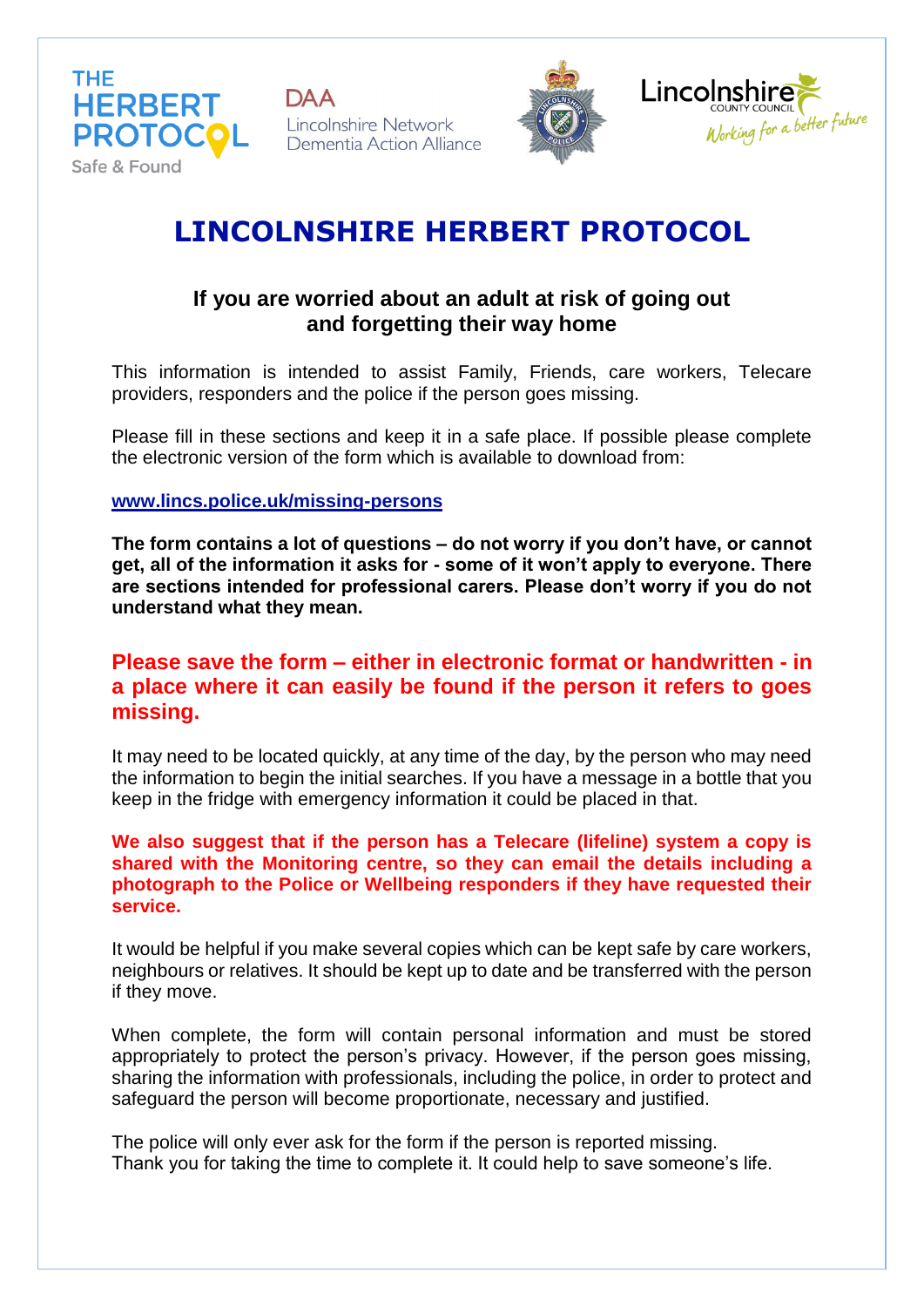| Full name of vulnerable person:<br>Preferred name/nickname:                                                        |                                                                                                                                                                                                                                                              |  |
|--------------------------------------------------------------------------------------------------------------------|--------------------------------------------------------------------------------------------------------------------------------------------------------------------------------------------------------------------------------------------------------------|--|
| Current address including postcode:                                                                                | Please attach a recent photo here.<br>Please find one that is a good likeness of the<br>person.<br>It is also helpful if you have an electronic photo<br>stored with the Telecare monitoring centre (if<br>telecare is in place) so it can be emailed to the |  |
| Telephone:                                                                                                         | police in the event of the person going missing.                                                                                                                                                                                                             |  |
| Mobile:<br>If this is a care home or if there is an on call team<br>supporting the person who should be contacted? | Press the pendant and ask for an email address<br>if you want to email a photograph for their<br>records.                                                                                                                                                    |  |
| Care provider name:                                                                                                |                                                                                                                                                                                                                                                              |  |
| Telephone numbers:                                                                                                 |                                                                                                                                                                                                                                                              |  |

| Ethnicity and first language:                                                                                |      |  |
|--------------------------------------------------------------------------------------------------------------|------|--|
| Date of<br>birth:                                                                                            | Age: |  |
| Any communication needs?, eg hearing, speech, language                                                       |      |  |
| Description of the person to help in any search: (eg, height, build.)                                        |      |  |
| If they drive or may have access to a car please give details: (eg reg, make and model, plus owners details) |      |  |
| Do they usually use a bus or train and where is the nearest stop to their home?                              |      |  |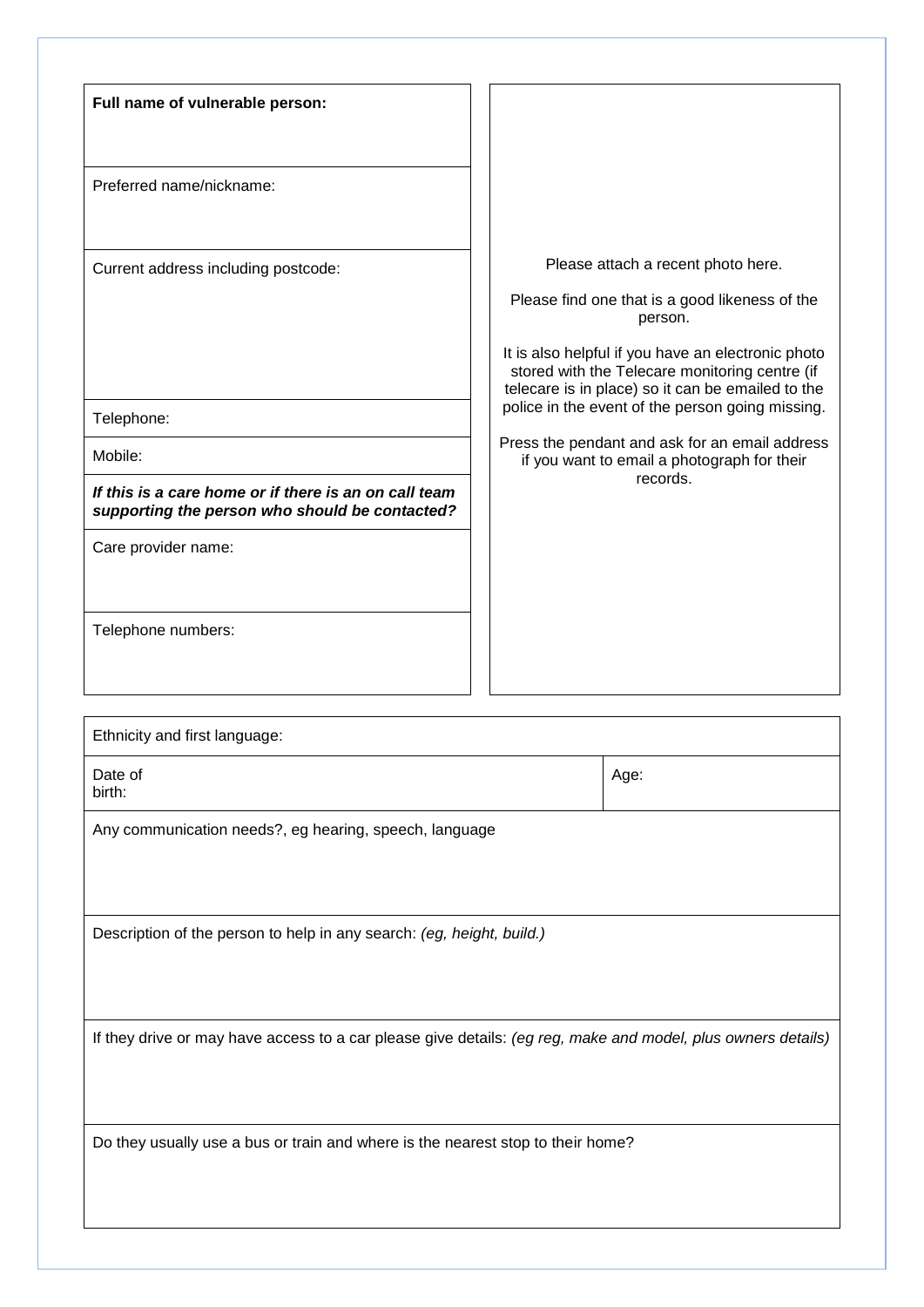| <b>NEXT OF KIN</b>                                                             |  |  |
|--------------------------------------------------------------------------------|--|--|
| Next of Kin Name:                                                              |  |  |
| Mobile Number:<br>Landline<br>Number:                                          |  |  |
| <b>Contact Address:</b>                                                        |  |  |
|                                                                                |  |  |
| Email                                                                          |  |  |
| If the person has the following in place please provide their contact details: |  |  |
| A Lasting Power of Attorney for Personal Welfare                               |  |  |
|                                                                                |  |  |
|                                                                                |  |  |
| Court Appointed Deputy with a Court Order for Personal Welfare:                |  |  |
|                                                                                |  |  |

# **GPs CONTACT DETAILS** Doctor's Name: Telephone: Out of Hours: Surgery Address: Email

| Other close family or friends name and telephone number and address.<br>(Add as many as you are able.) |  |  |
|--------------------------------------------------------------------------------------------------------|--|--|
| 1.                                                                                                     |  |  |
| 2.                                                                                                     |  |  |
| 3.                                                                                                     |  |  |
| 4.                                                                                                     |  |  |
| 5.                                                                                                     |  |  |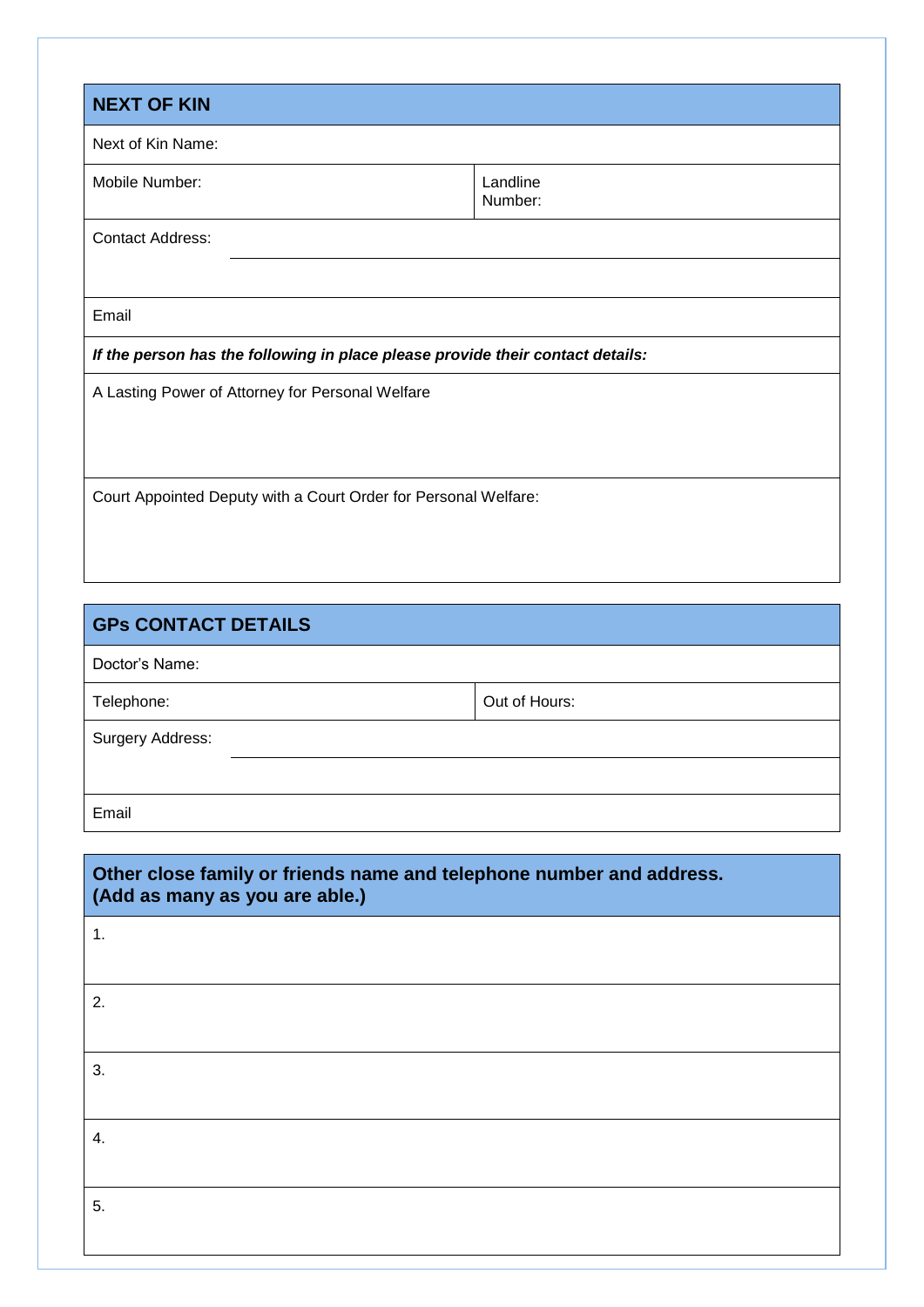**Medical information (please include where Deprivation of Liberty, guardianship or section 117 of the Mental Health Act, discharge are applicable)**

Any diagnosis or investigation regarding poor memory?

Medication prescribed on a regular basis and time required:

Any other Medical conditions?

What are the risks if medication is not taken?

### **Tell us a little about the person that will help any search**

Have they been missing before? Where did they go? How long were they missing and how were they found? Approximate dates

Are there any favourite places where this person liked to go?

| <b>MOBILITY</b>                                         |  |  |
|---------------------------------------------------------|--|--|
| How easily can the person walk?                         |  |  |
| If walking, how far can they get before becoming tired? |  |  |
| Do they use a stick or other walking aid?               |  |  |
| Can they move between furniture without help?           |  |  |

| <b>MENTAL HEALTH</b>                                                                                             |  |  |
|------------------------------------------------------------------------------------------------------------------|--|--|
| Do they have any fears or phobias, eg water or<br>heights?                                                       |  |  |
| How might they react to being upset or scared?                                                                   |  |  |
| Are there any behaviours that may result in conflict or<br>challenges placing the missing person/others at risk? |  |  |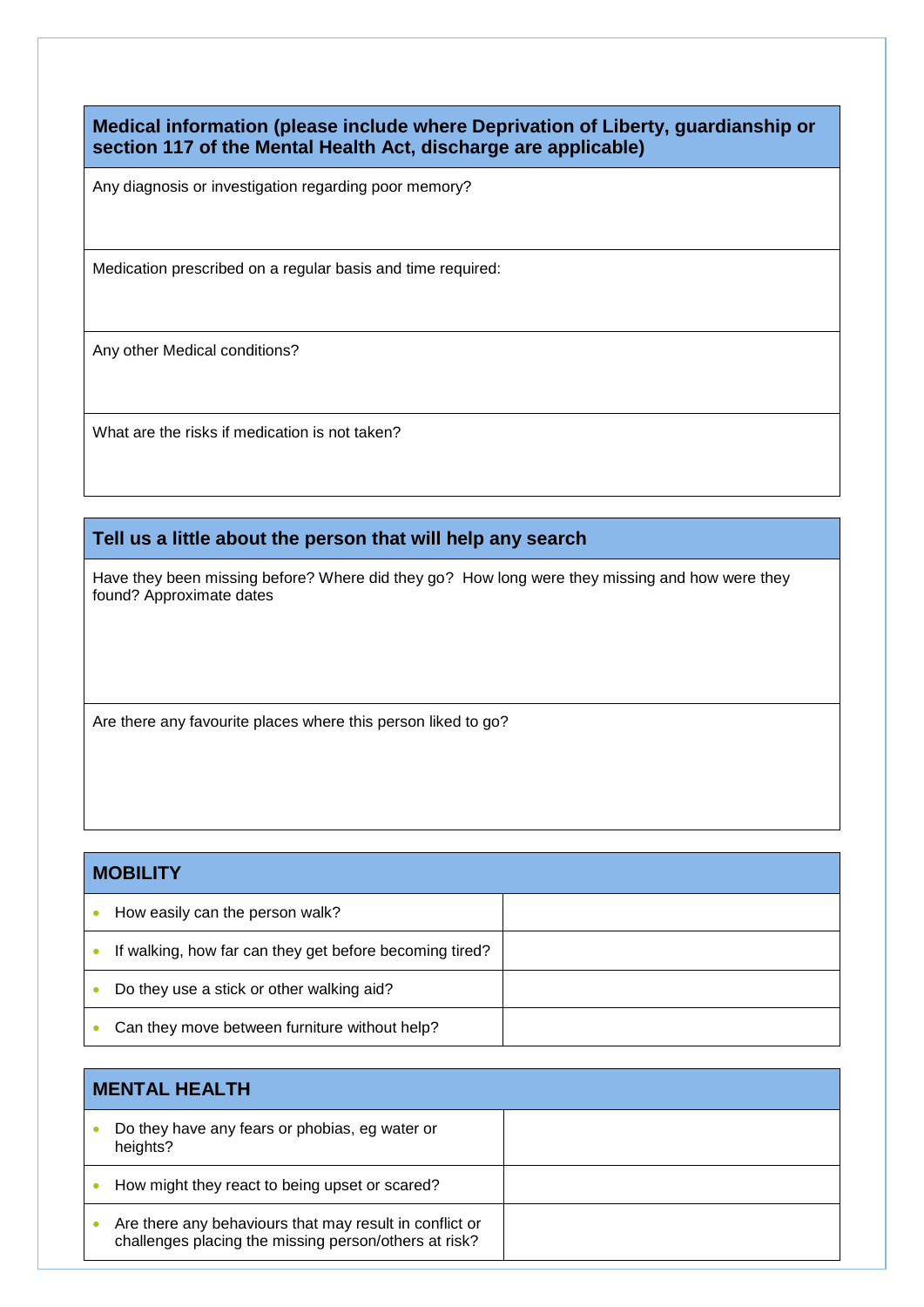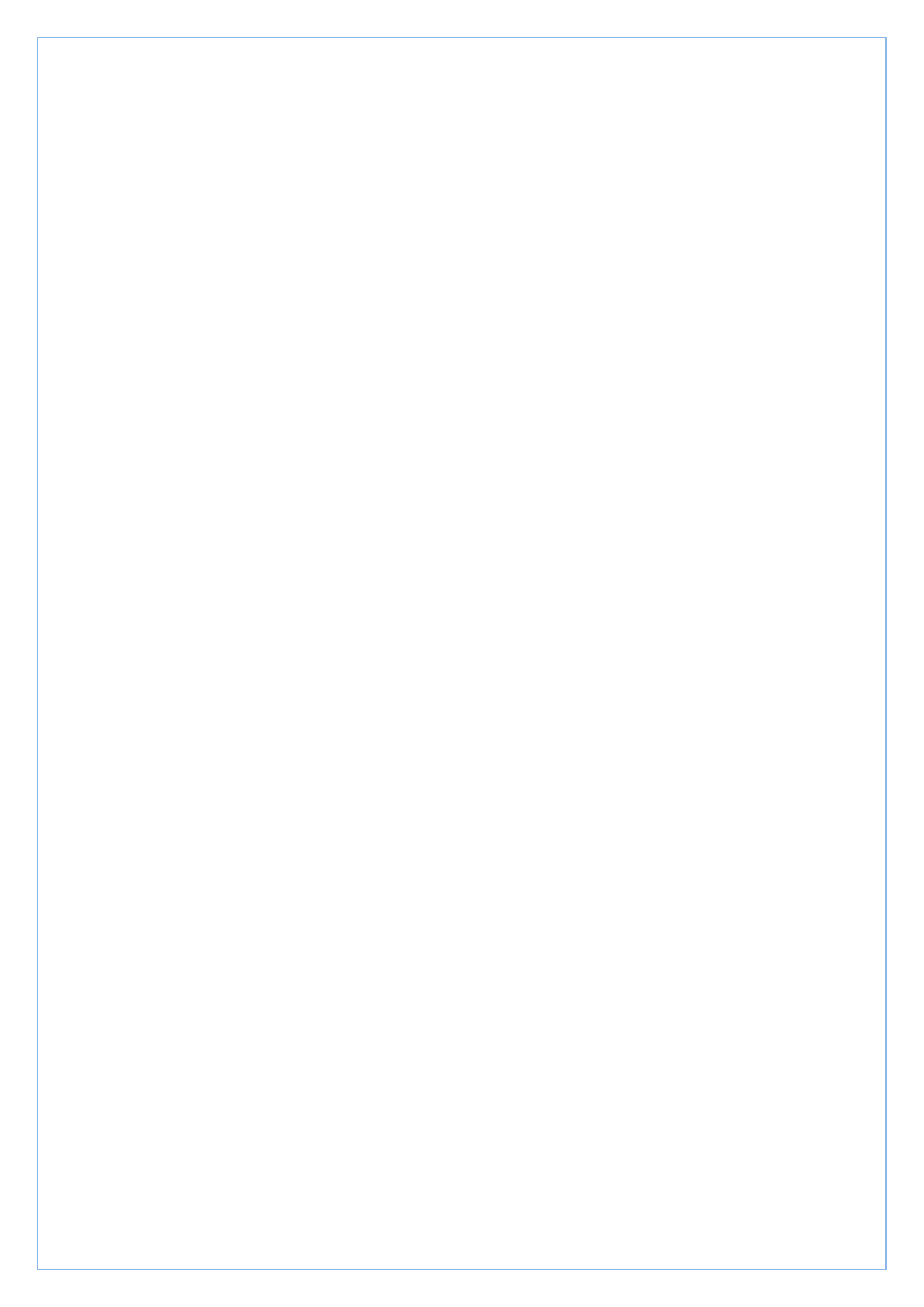| <b>PLACES OR ADDRESSES OF NOTE/WHERE MAY THEY GO TO</b>                                                                                                                             |                       |  |
|-------------------------------------------------------------------------------------------------------------------------------------------------------------------------------------|-----------------------|--|
| Previous home address?                                                                                                                                                              | Childhood address(s)? |  |
|                                                                                                                                                                                     |                       |  |
| Family address(s)?                                                                                                                                                                  | Work place(s)?        |  |
|                                                                                                                                                                                     |                       |  |
| Places of interest or significance - for example, old school, a favourite walk or place to visit, a cemetery,<br>former place of work or childhood home, shop, library, pub or café |                       |  |

| <b>ROUTINES</b>                    |                                              |  |
|------------------------------------|----------------------------------------------|--|
| Daily/weekly/weekend<br>with times | Venue with address and phone number if known |  |
|                                    |                                              |  |
|                                    |                                              |  |
|                                    |                                              |  |
|                                    |                                              |  |
|                                    |                                              |  |
|                                    |                                              |  |
|                                    |                                              |  |
|                                    |                                              |  |
|                                    |                                              |  |
|                                    |                                              |  |